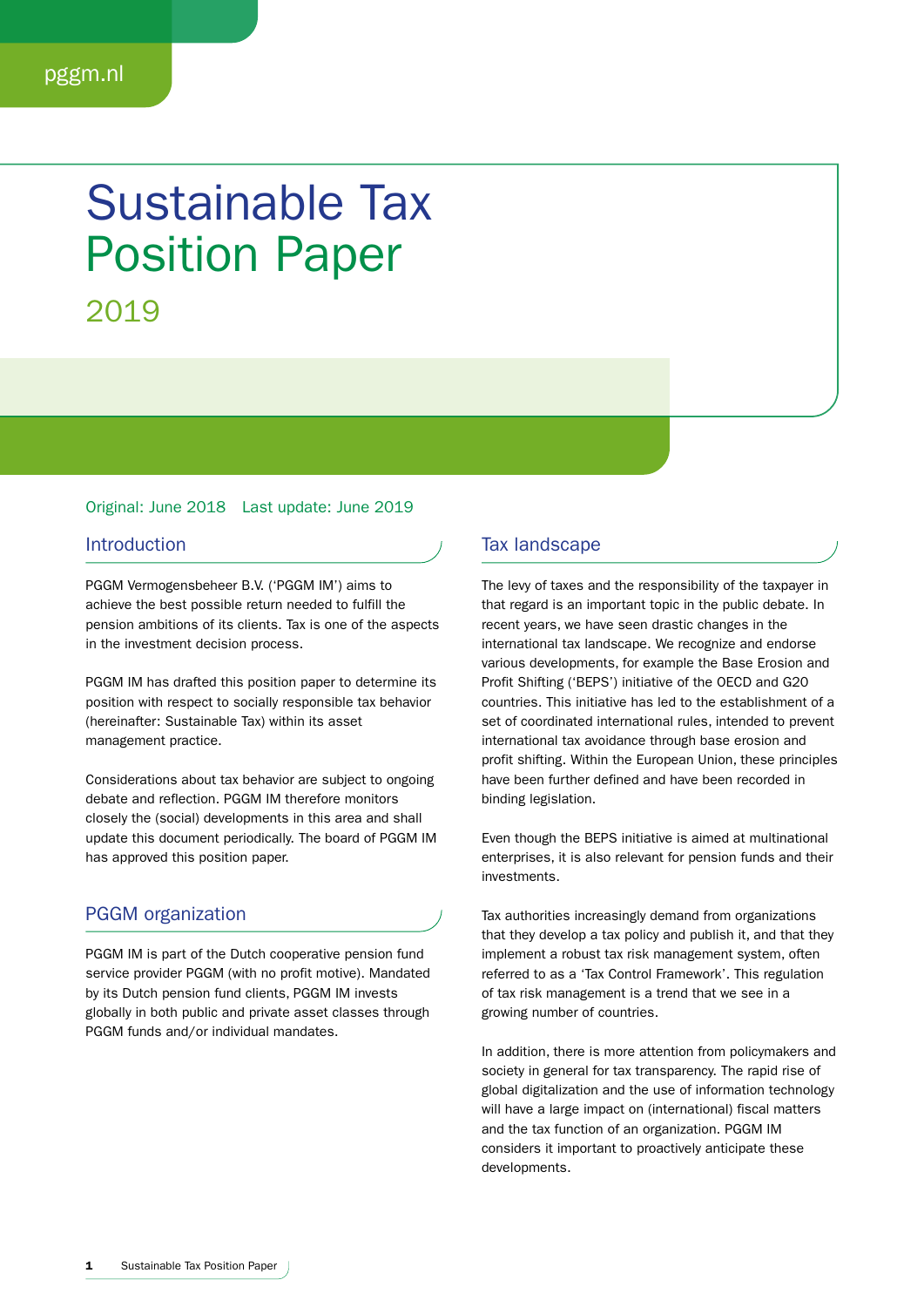# Tax position Dutch pension funds

Pension funds operate in a complex international environment in which investment structures are commonly used. Under Dutch law, pension funds—due to their social function—are effectively exempt from corporate income tax and dividend withholding tax, because pension funds are non-profit making organizations with investment results being for the benefit of the beneficiaries<sup>1</sup>. The distribution of the retirement benefit, conversely, is subject to income tax in the hands of the individual beneficiary. The same principle is applied in the pension systems of many OECD jurisdictions.

However, in cross-border situations, whereby Dutch pension funds invest abroad, the tax-exempt status of Dutch pension funds is not always followed. Such foreign withholding taxes and other taxes cannot be set off against tax payable by a Dutch pension fund or its pension beneficiaries, resulting in (economic) double taxation for individual beneficiaries<sup>2</sup>. This negatively impacts the return on investment and ultimately the beneficiaries' pension. PGGM IM aims to prevent such double taxation for pension beneficiaries in a socially responsible manner.

# Sustainable tax focus areas

To give shape to Sustainable Tax, PGGM IM has identified, also based on stakeholder input, seven focus areas:

1. Parliamentary Papers II, 1968–1969, 6000, no. 25, p. 27, and Parliamentary Papers II, 2003–2004, 29 210, no. 3, p. 23. This is also endorsed by the OECD.

<sup>2.</sup> In general, an individual investor can set off foreign (withholding) taxes against Dutch income taxes, with the result that the income component is only taxed once. The same is not true for Dutch pension funds because under Dutch law the pension accrual (the pension contribution plus results from investments) is exempted from tax, with the distributed retirement benefit being subject to income tax in the hands of the individual beneficiary with no ability to credit the amount of the foreign source jurisdiction tax. Many (OECD) jurisdictions apply a similar system.



In all jurisdictions in which is invested, PGGM IM complies with tax laws and regulations, respecting the letter and the spirit of these laws and regulations.



PGGM IM takes informed decisions in respect of all tax matters based on determined tax **principles.** A more detailed explanation can be found in the paragraph 'Informed tax decision' below.



PGGM IM is **transparent** on its tax policy and the way it is carried out. PGGM IM aims to be transparent on the amount of tax paid in its investment structures.



For purposes of monitoring and implementation of the tax principles and to safeguard tax compliance, PGGM IM applies a robust tax risk management **framework.** This framework, which includes tax processes and the regular identification of tax risks and required control activities, is periodically monitored and tested with respect to set-up, existence and functioning.



PGGM IM seeks to achieve a high degree of tax awareness within its own organization but also within the investment industry (for example its appointed external asset managers) to better assess and manage the tax implications of PGGM IM's investment activities.



PGGM IM strives to have its service providers and other stakeholders endorse this Position Paper on Sustainable Tax.



PGGM IM actively participates in the social debate on tax principles affecting pension funds and pension providers, but also the asset management industry as a whole.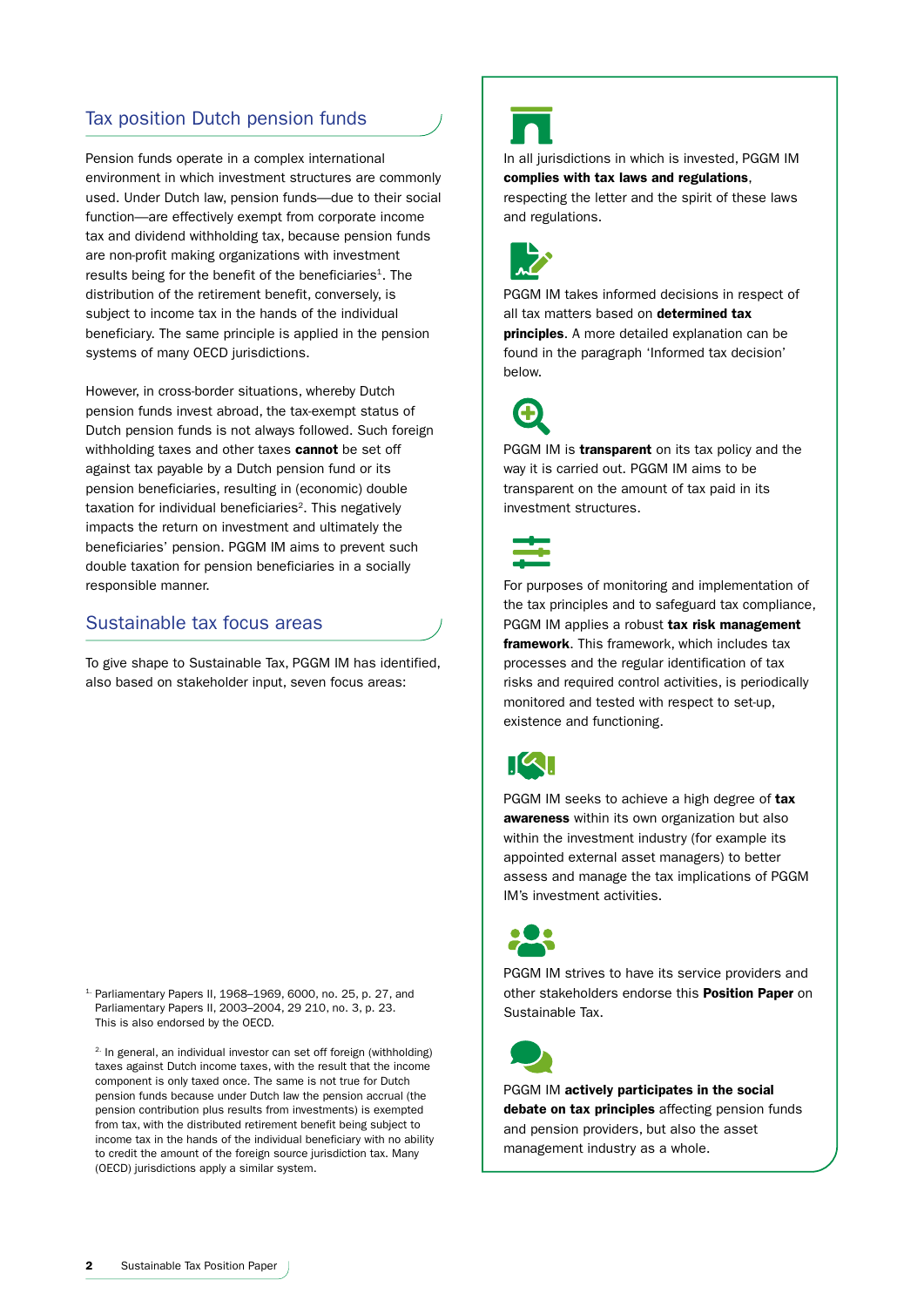# Ambition

In this document PGGM IM addresses its core values<sup>3</sup> from a tax perspective, whereby PGGM IM's strives to invest in a socially responsible tax manner while being mindful of its fiduciary obligations towards its clients. In addition, PGGM IM follows closely developments in international regulations for 'good tax governance', legislative developments such as BEPS, the EU Anti-Tax Avoidance Package ('ATAP'), the EU mandatory tax disclosure regime ('DAC6'), and international initiatives like the draft Global Reporting Initiative ('GRI') Standard on disclosures related to tax and payments to governments. Also, social developments concerning sustainable tax are closely monitored. In PGGM IM's opinion, socially responsible tax behavior contributes to a stable financial system.

# **Transparency**

PGGM IM communicates in a transparent manner about its tax policy. PGGM IM therefore publishes its tax policy and is working towards providing insight in tax risk management and tax decisions. In this respect, PGGM IM is keeping track of international (transparency) reporting initiatives like the GRI who is developing a standard on disclosures related to tax and payments to governments.

An important aspect in the context of transparency is that PGGM IM pro-actively engages with international and local (tax) authorities to ensure a correct tax treatment for its clients. In addition, PGGM IM applies the standard that so-called special purpose companies ('SPVs') used in investment structures are established in jurisdictions that qualify at least as (provisionally) largely compliant based on the criteria the OECD formulated in the 'Global Forum on Transparency and Exchange of Information for Tax Purposes'.

# Securities lending

Securities lending is a financial transaction in which one party (the lending party) lends securities to another party (the borrowing party) against payment. Once the agreed term has expired, these securities are intended to be returned to the lending party.

PGGM IM manages long-term positions for its clients and PGGM funds in, for example, listed shares. When these positions are held, income is generated by receiving dividend income. In addition, a capital gain can be realized at the time of the sale of these positions. Securities lending is a strategy that can be used to increase the return on the investment of these long-term positions. If a dividend is paid when PGGM IM has lent the relevant securities, the client or PGGM fund receives a replacement payment for this dividend ('manufactured dividend').

For PGGM IM securities lending is a commercial investment strategy and is not used with one of the principal purposes to obtaining a tax benefit for its PGGM funds or clients. In addition, PGGM IM will also not borrow any securities if one of the principal purposes is allowing the lending party to make use of the preferential withholding tax position of PGGM IM's clients.

# Informed tax decision

In the execution of its investment activities, PGGM IM finds it important that 'informed tax decisions' are made at the appropriate organizational level, so that it can be explained how decisions were made and on what basis. Factors as spirit of the law, reputational risk, costs, socially responsible tax principles, the rate of return, legal requirements and other (non-tax) criteria are relevant for a solid investment process and will be taken into account when considering investments. Often this will be a balanced decision on the basis of professional judgment of the investment committee.

The degree of influence PGGM IM can exercise over investment structures varies per investment. Where PGGM IM has decisive influence on the structure or tax policy of an investment, for example in a direct investment situation, PGGM IM can apply the below principles one-on-one. Where there is no decisive influence, for example in a fund investment situation or a joint venture where we have a minority position, PGGM IM will call upon its investment partners to account for their policy and tax related decisions. In extreme cases PGGM IM can decide not to take part in an investment or to exclude certain partners. On the next page we have described our tax principles, which should apply for the entire term of the investment.

<sup>3.</sup> Decisive, Open and Honest, Thought Leader and Respect for people and the environment.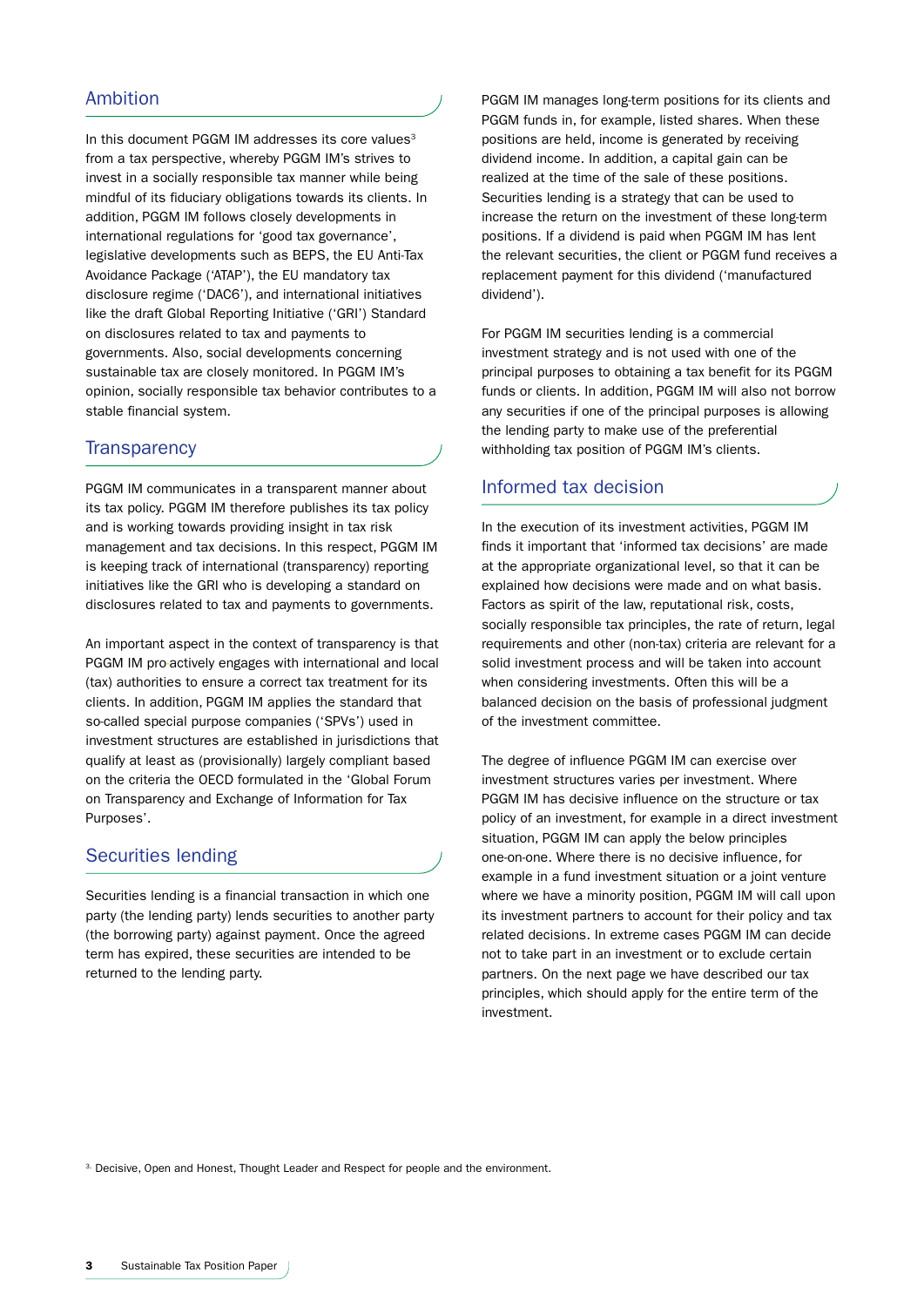#### lV A. Tax compliance

In all jurisdictions in which is invested, PGGM IM complies with tax laws and regulations, respecting the letter and the spirit of these laws and regulations.

#### V B. Prevent double taxation

In support of PGGM IM's investment strategy, PGGM IM's goal is to prevent (economic) double taxation for its clients and pension beneficiaries, but within the context of socially responsible tax behavior. In this regard, PGGM IM may make use of tax incentives and/or tax exemptions.

As a taxpayer we intend to prevent uncertain tax positions. However, tax laws may be subject to interpretation or not entirely clear. Taking into account the letter and spirit of applicable tax laws, tax regulations and international tax treaties we endeavor to at least a 'should' (a likelihood of more than 70%) level of comfort that our tax position will ultimately be upheld before the tax court based on all relevant facts and circumstances.

#### M C. Explainable

M

M

Investment structures should at all times be understandable, explainable and manageable for the board of PGGM IM.

### D. Investments held directly

PGGM IM strives, to the greatest extent possible, to make investments without using intermediate (holding) companies, or SPVs. This principle is in line with the broader international development towards tax transparency, whereby the tax position of the end investor is directly assessed<sup>4</sup>.

# E. No primarily tax-driven investment strategies

Tax follows the investment activities and not vice versa. PGGM IM shall not use an investment strategy or enter into an investment transaction that is primarily tax-driven.

# M

F. Principal purpose test

Where PGGM IM has decisive influence over the tax policy of an investment, PGGM IM will assess whether for each entity, contract and/or arrangement contemplated or used within an investment transaction, obtaining a tax benefit is one of the principal purposes, having regard to all relevant facts and circumstances, for engaging in

or structuring a transaction (or series of transactions), entity, scheme or arrangement, unless it is established that obtaining such benefit would be in accordance with the object and purpose of the relevant tax treaty or legislation.

Where PGGM IM invests through an externally managed investment fund, PGGM IM will generally not have decisive influence over the tax policy of such fund. In such situation, PGGM IM will make a best effort to apply above-mentioned principal purpose test.

#### Ⅳ G. Offshore jurisdictions

Within the investment industry, so-called (lowtaxed) offshore jurisdictions are commonly used. Various (inter) national bodies (such as the EU) have explicitly blacklisted these offshore jurisdictions. PGGM IM closely monitors the developments around these 'black lists'. Where PGGM IM has decisive influence over the tax policy of an entity, PGGM IM will not structure investments in or through such offshore jurisdictions with one of the principal purposes to obtaining a tax benefit (see principal purpose test above).

Where PGGM IM invests through an externally managed investment fund, it will generally not have decisive influence on the tax policy of such fund. In such cases, PGGM IM will make an effort to engage the funds to prevent the use of offshore jurisdictions when one of the principal purposes is to obtaining a tax benefit (see principal purpose test above). To this end, PGGM IM will investigate alternative investment structures.

### H. Relationships with tax authorities

Based on mutual trust and respect we want to have a transparent and constructive relationship with tax authorities world-wide. PGGM IM may seek certainty in advance from tax authorities in relation to the tax treatment of a specific transaction, disclosing all relevant facts and circumstances.

### I. Transfer pricing

PGGM IM adheres to both international and local transfer pricing rules and reporting obligations.



### J. VAT Arbitrage

PGGM IM does not want to be involved in any VAT arbitrage on the supply of services by or to PGGM IM.

4. In this respect one could think for example of FATCA and CRS, the TRACE initiative of the OECD and various reports of the OECD with regard to tax transparency of collective and non-collective investment vehicles.